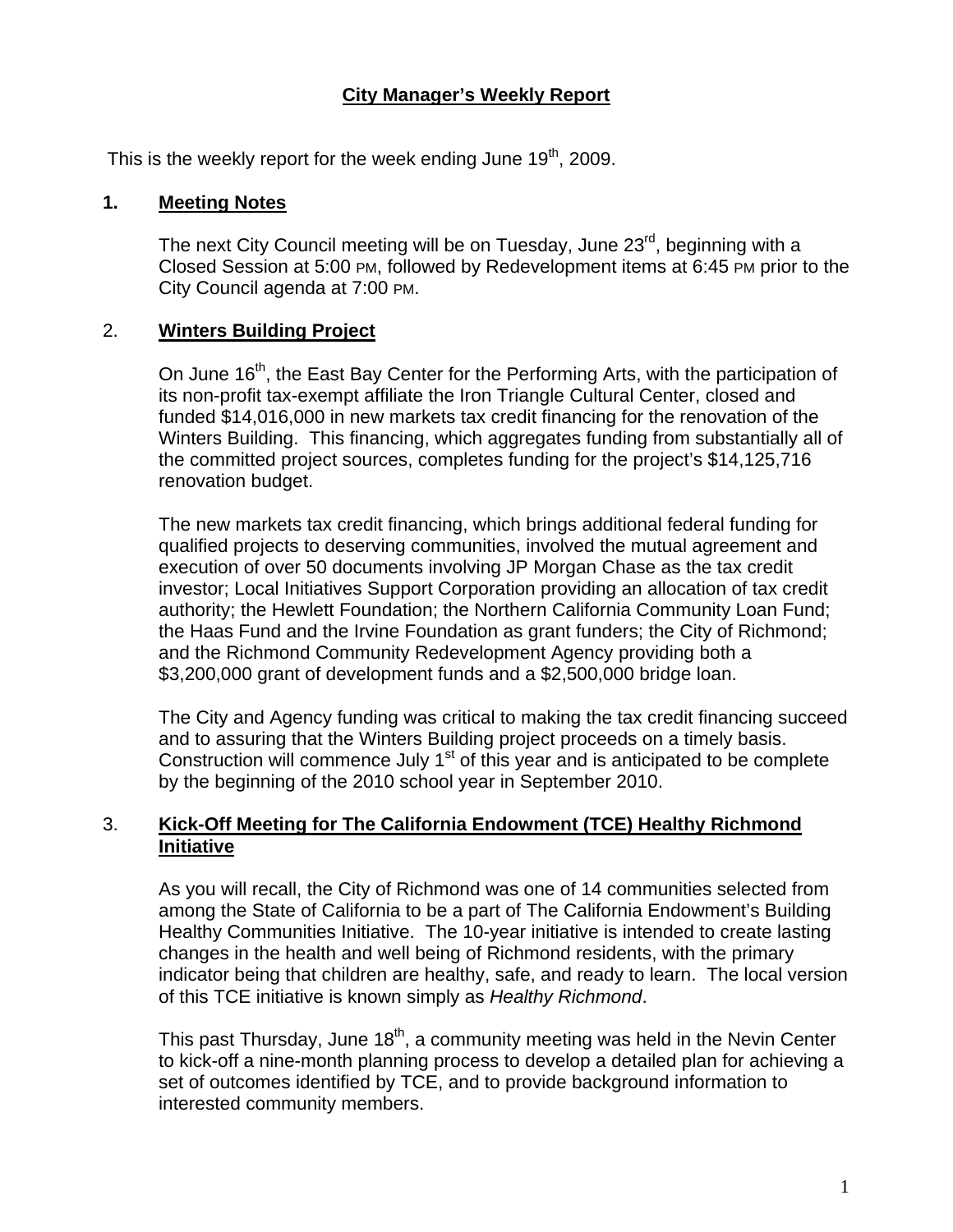Information regarding the Healthy Richmond initiative can be found online at [www.healthyrichmond.net](http://www.healthyrichmond.net/). We will keep you informed as this project moves forward.

# 4. **State Budget Woes Being Transferred to Cities**

The League of California Cities continues to report the disastrous impacts of the state transferring its \$24.3 billion budget deficit woes to local governments. The proposed take of local gas tax funds, which total a combined \$2.750 billion over the next two fiscal years, are of paramount concern to cities.

Budget Update: The budget produced by the Budget Conference Committee this past week includes \$10.4 billion in cuts and savings, \$5 billion in revenue accelerations and fee increases, \$2.6 billion in fund shifts, \$2 billion in tax increases including an oil severance tax, a \$1.50 per pack increase in cigarette tax, and the repeal of certain business net operating loss tax deductions, and \$2.2 billion in other proposals that include partial sale of the State Compensation Insurance Fund. Other proposals include measures to increase collection of "use tax" which is owed to state and local governments from internet and other out-of state sales. Instead of approving the 5 percent pay cut for state employees as proposed by the Governor, the Committee approved an accounting maneuver that allows the state to move \$800 million of costs from the June 30, 2010 state payroll into FY 2010-11.

State Seizure of Gas Tax Funds: The Budget Conference Committee approved a Department of Finance (DOF) proposal to seize \$986.3 million of city and county shares of the Highway User's Tax Account (HUTA), or gas tax, for FY 2009-10, and an additional \$750 million per year ongoing to pay for transportation debt services. This provision would devastate local street and road maintenance programs, cost thousands of local jobs, and create public safety hazards. The above proposal represents an approximate \$1.35 million cut to the City of Richmond. The City has, in recent years, used gas tax funds for its pavement management programs, and the state's take of these funds will directly manifest itself on the condition of our streets.

Redevelopment Funds at Risk for Three-Year Hit: Even though the Sacramento Superior Court declared unconstitutional the seizure of \$350 million in redevelopment funds for the FY 2008-09 budget, the Conference Committee adopted trailer bill language from DOF that attempts to work around the decision. The committee also approved taking an additional \$350 million in both FY 2009-10 and FY 2010-11 from redevelopment agencies.

This massive hit on local redevelopment agencies totals \$1.050 billion and would mothball many planned local redevelopment projects that provide economic development and jobs that are desperately needed in this economy. Given that the courts have already deemed this action unconstitutional, if approved, it will trigger additional litigation.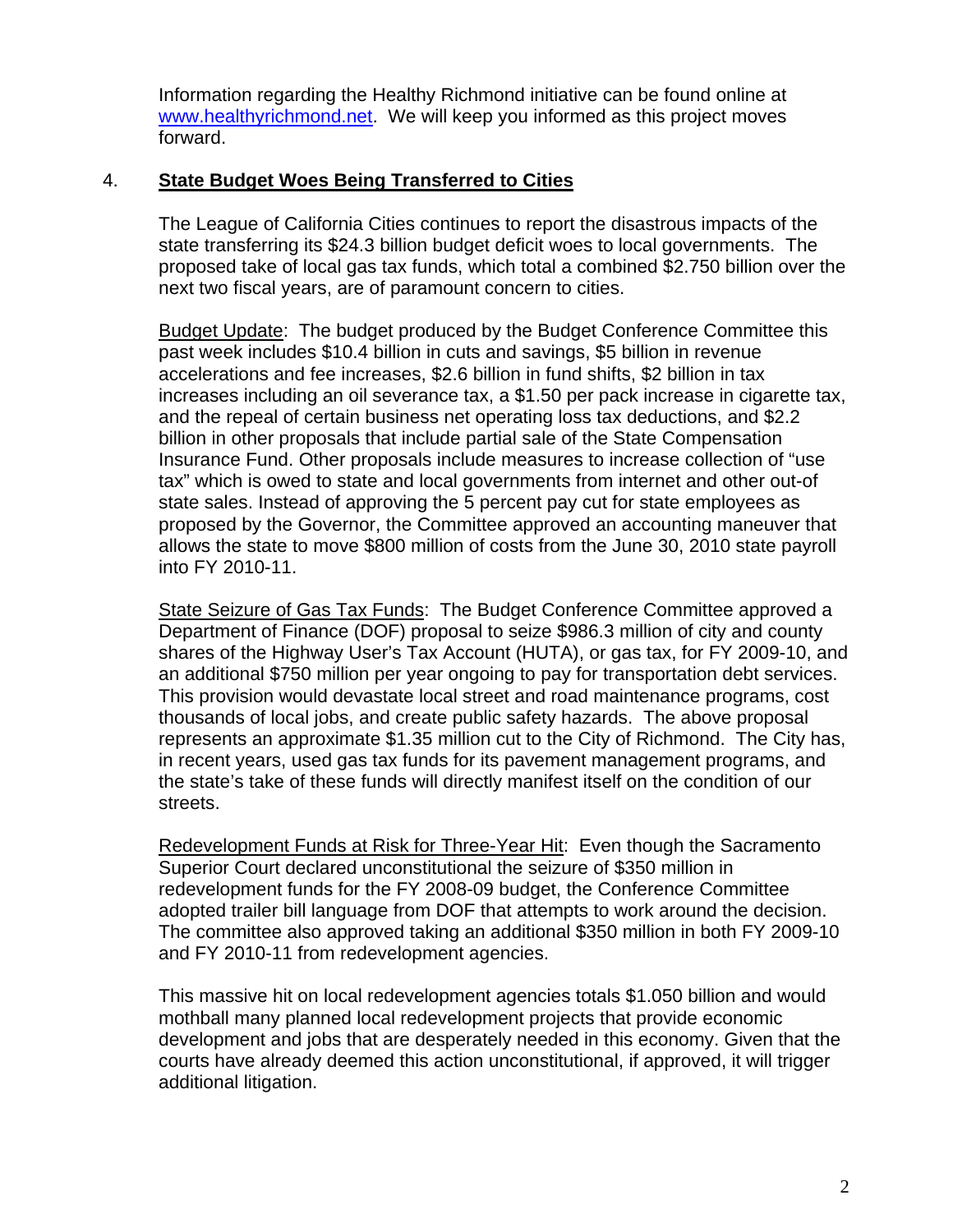The effect of this proposal on the Richmond Redevelopment Agency is significant – in excess of \$3 million dollars annually. The State action last year has already delayed some critical projects to rebuild Richmond's downtown.

Borrowing Property Taxes under Prop 1A: DOF proposed borrowing local property taxes under Proposition 1A through an 8 percent across-the-board approach. The Budget Conference Committee unanimously rejected the proposal to borrow \$1.9 billion in local property taxes. While the local property taxes are not currently included in the budget package, the proposal could come back on the table.

#### 5. **City of Richmond Acknowledged by the Contra Costa County Tobacco Prevention Coalition**

The City of Richmond is being recognized for its "significant contribution to the goals of tobacco prevention in the County" at a 25th Anniversary Celebration of the Tobacco Prevention Coalition next Wednesday, June  $24<sup>th</sup>$ . As you may recall, this past month, Richmond adopted a comprehensive secondhand smoke protection ordinance, increasing protections in indoor areas, including childcare residences; and prohibiting smoking in many outdoor areas including outdoor dining, within 20 feet of building doorways and common areas of multi-unit housing residences. The City Council also re-committed to tobacco retailer licensing through adoption of a strengthened ordinance and is the first in the county to prohibit tobacco sampling.

Shannon Moore, Deputy City Attorney for the City of Richmond, was the lead city attorney in drafting five tobacco prevention ordinances for consideration by the Richmond City Council. She is being specifically recognized by the Tobacco Prevention Coalition for her efforts.

# 6. **Chevron to Pay Under Utility Users Tax Cap Agreement**

Section 13.52.100 of the Richmond Municipal Code allows utility users to elect to pay a "maximum tax payable" for their annual Utility Users Tax. The Finance Department has received a letter confirming that Chevron will be paying their Utility Users Tax under this "cap." The "cap" formula will yield an additional approximate \$600,000 to the City as compared to Chevron's payments in the current (2008-09) fiscal year.

# **7. Decline in Sales Tax Revenues**

The Finance Department recently received final sales tax data for the fourth quarter of 2008 (October 2008 – December 2008), which had cash receipts for the City of Richmond down by 11.3%. This corresponds to a decrease of over \$589,000 in sales tax revenue compared to the same quarter in 2007. Because of the sluggish economy, most sectors, including transportation, food products and construction are at the lowest point for all the years analyzed dating back to 2006. General retail for the City was the lone highlight. Because of the additions of both Wal-Mart and Target, the City saw growth in general retail when most other cities saw a significant decline. Going forward, consumer spending appears to be very weak, and generally below what the analysts had conservatively predicted.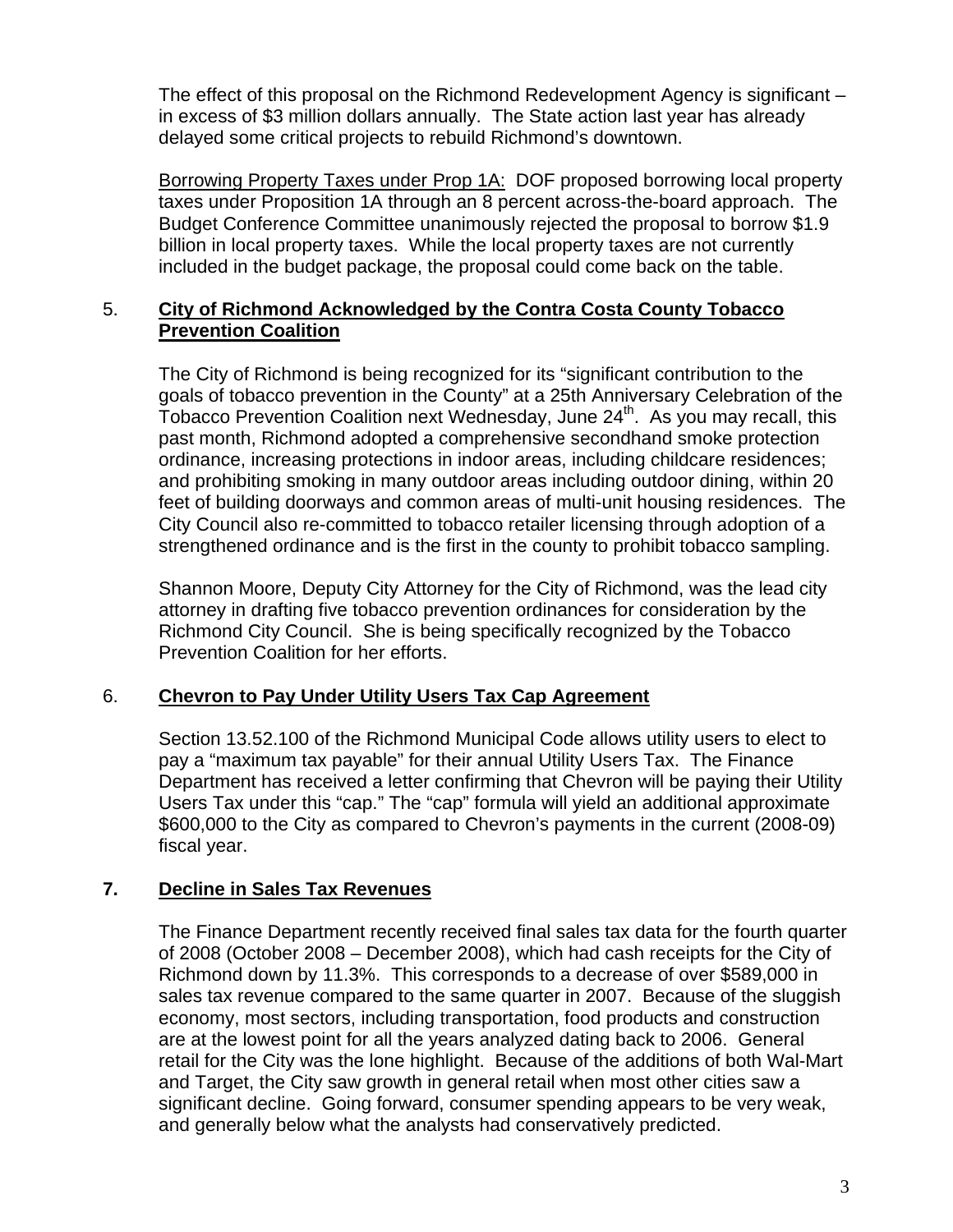# 8. **Completion of the FY 2007-08 Single Audit**

The City of Richmond is required to perform an annual compliance audit of all federal grant expenditures, usually referred to as the "Single Audit". The Single Audit is presented in the following four sections:

- The Summary of Auditor's Results, which provides information on internal controls, and identifies any material weaknesses that may have been found.
- The Financial Statement Findings section describes any material weaknesses or significant deficiencies that may affect the city's financial statements.
- The Federal Award Findings and Questioned Costs section identifies any programs where the grant requirements were not complied with. Areas of noncompliance may be as small as a missing signature on a time-card, to poor overall cash management and untimely filing of reports. Management must provide a response to every finding under this section, which includes a resolution to the current finding, as well as what steps have been taken to ensure that it does not occur again.
- The final section is the Status of Prior Year Findings, and indicates the results of the plans for correcting prior years' findings.

Being over 90% grant funded, the Employment and Training Department has historically been the focus of a significant portion of the City of Richmond's annual Single Audit. Fiscal Year 2007-08 was no exception, with the department operating 11 federal grant programs funded through the U.S. Department of Labor; Housing and Urban Development; and Health and Human Services. This year, the Employment and Training Department had no findings in the Single Audit.

The most recent Single Audit report completed for the City is for the year ended June 30, 2008, and contains information on nine audited grant programs, and carries an unqualified opinion from the auditors. Of the \$11.4 million total grant expenditures; eleven findings were identified and addressed by staff. The Single Audit report will be presented to the Finance Committee at their July 10<sup>th</sup> meeting.

# **9. Recreation Highlights**

- Youth Tennis: The Recreation Department Youth Tennis team (singles age 14) will be participating in the 2009 Summer Team Tennis League, beginning July  $2<sup>nd</sup>$  and extending through August  $6<sup>th</sup>$ . The players will compete in matches with teams from other clubs such as Orinda Country Club, Crow Canyon, St. Mary's, Blackhawk Country Club and the Claremont Resort & Spa.
- Movie Nites: The Recreation Department will host a free admission screening of the movie "Night at the Museum" on Friday, June  $19<sup>th</sup>$  (tonight) from 7:00 PM to 9:00 PM at the Richmond Memorial Auditorium. This will be the first in a series of three "Summer Family Movie Nites." On Friday, July 31<sup>st</sup>, the feature will be "Harry Potter" and on Friday, August 21<sup>st</sup>, "Hotel for Dogs." The series is open to all ages, and light refreshments will be sold.
- Summer Programs: The Recreation Department's Kids 'N Motion summer camps, along with the many other summer programs, activities and excursions